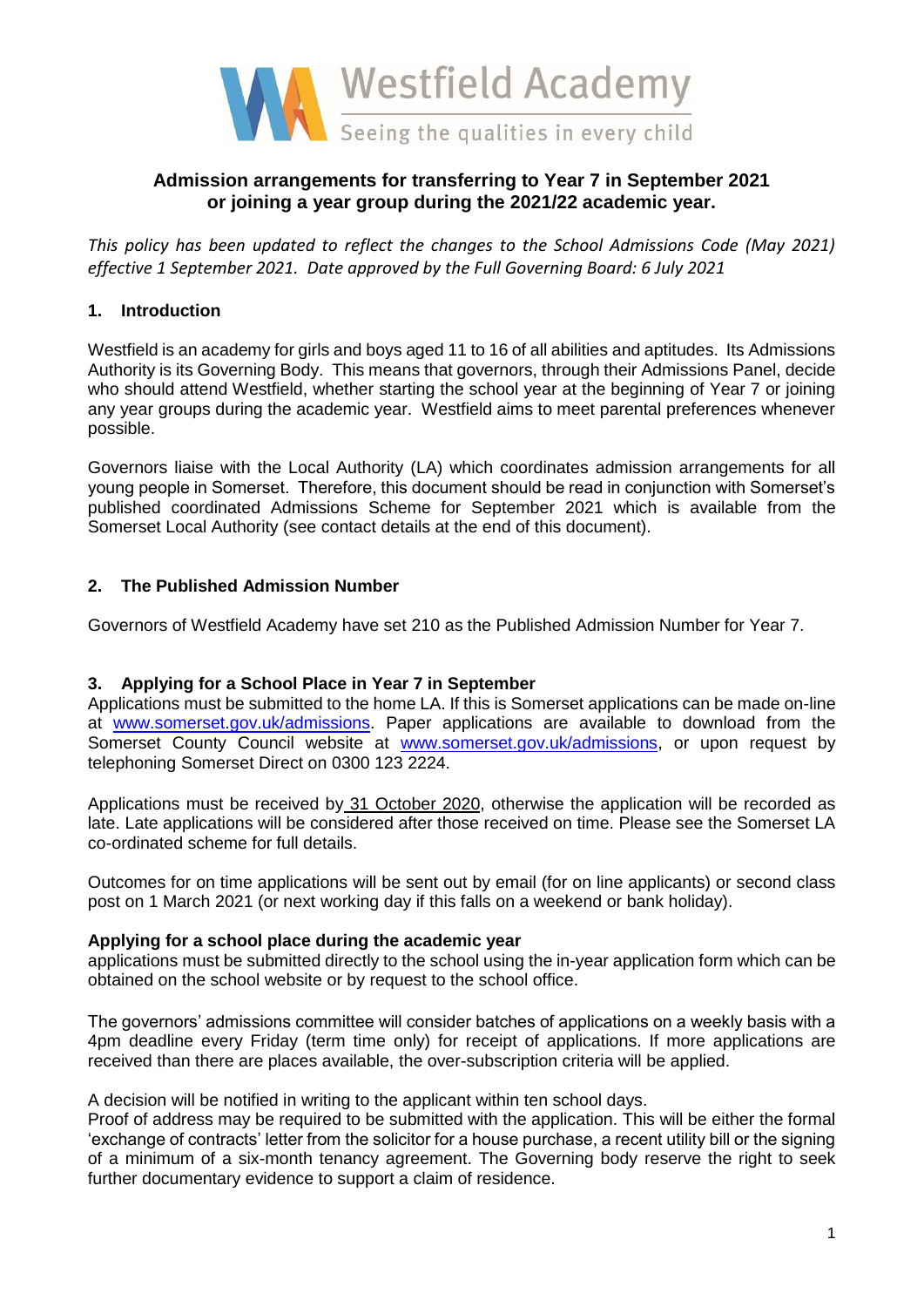Where there are more applications than places available within a particular year group, applications will be considered against the published oversubscription criteria and allocated up to the admission number/ limit.

Places will not be allocated more than six school weeks or half a term in advance of being required. The only exceptions are children of UK service personnel and other crown servants (including Diplomats) returning to the UK with a confirmed posting to the area (see Children of UK service personnel

## **4. How Places are Allocated**

Westfield Academy has a catchment area but will also consider applications from outside the catchment area in line with our oversubscription criteria. The catchment area can be viewed on the Local Authority website https://www.somerset.gov.uk/education-and-families/school-catchment/

Where there are more applications received than places available within the Published Admission Number for a particular year group, after the admission of pupils with an Education, Health and Care plan (EHCP) naming the school, priority for admission will be given to those children who meet the criteria set out below, in priority order:

## **5. Oversubscription Criteria**

1. Children Looked After – Children who are in the care of a Local Authority, or have previously been, and are now formally adopted or subject to a residence/child arrangement order or special guardianship order. Children who appear (to the admission authority) to have been in state care outside of England and ceased to be in state care as a result of being adopted (see important note 1).

- 2. Children of staff who have been employed at Westfield Academy for two years previous to 31 October 2020.
- 3. Children living in the catchment area with a sibling at Westfield Academy on 31 October 2020 and who lives at the same address.
- 4. Children living in the catchment area.
- 5. Children living outside the catchment area, with a sibling attending Westfield Academy on 31 October 2020 and who lives at the same address.
- 6. Children living outside the catchment area.

### Important Note 1

A "Looked After Child" means any child who is in the care of a local authority in accordance with Section 22 (1) of the Children Act 1989. A child who was "a previously Looked After Child" means a child who after being Looked After became subject to an Adoption Order under Section 46 of the Adoption and Children Act 2002, a Residence Order under Section 8 of the Children Act 1989 or Special Guardianship Order under Section 14A of the Children Act 1989 as well as those children who appear (to the admission authority) to have been in state care outside of England and ceased to be in state care as a result of being adopted. Relevant evidence will be required to be submitted.

### Tie Breaker

If in categories 1-6 above a tie-break is necessary to determine which child is admitted, the child living closest to the school will be given priority for admission. Distance is measured in a straight line by a Geographical information System (GIS) method from the geocoded point of the school site to the geocoded point of the pupil's home.

Random allocation by drawing lots supervised by someone independent of the school, will be used as a tie-break in categories 1-6 above to decide who has highest priority for admission if the distance between a child's home and the school is equidistant in any two or more cases.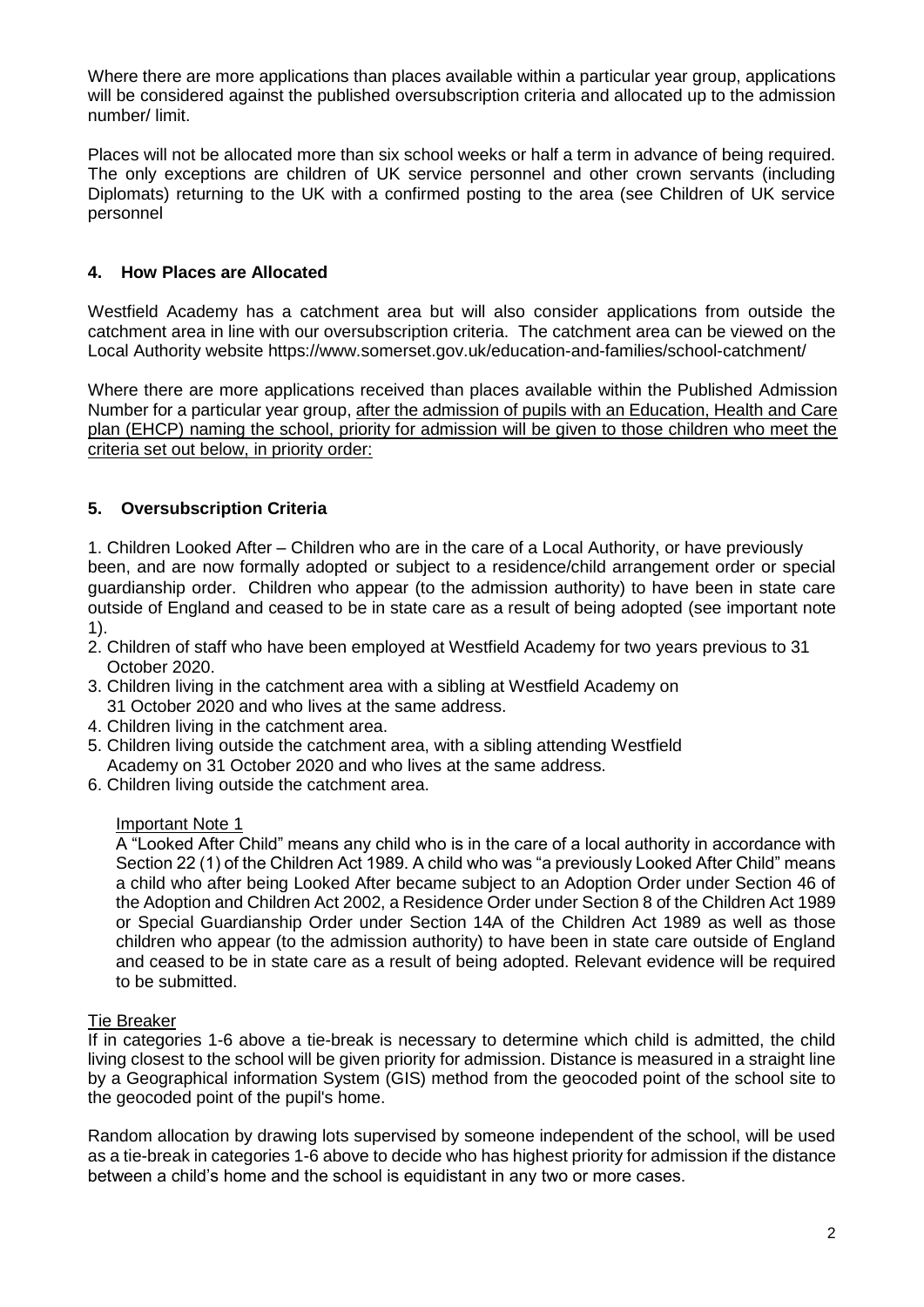However, if children of multiple birth (twins and triplets) are tied for the final place, those siblings will be admitted over PAN

### Right of Appeal

All applicants refused a place have a right of appeal to an independent appeal panel constituted and operated in accordance with the School Admission Appeals Code.

Details of how to appeal are included in the outcome email or letter.

Information on the timetable for the appeals process is published on our website by 28 February each year.

## **6. Waiting Lists**

The Academy will operate a waiting list for every year group. Where an application for admission to the Academy is unsuccessful the application will be kept on a waiting list in order of over-subscription criteria until the end of the term to which the application refers. Should a place become available it will be offered to the highest ranking application on the list at the time. The waiting list will be reordered in accordance with the oversubscription criteria whenever anyone is added to or leaves the waiting list.

### **7. Admission of children outside their normal age group**

Parents may request that their child is admitted to a year group outside their normal age range, for instance where the child is gifted or talented or in extreme circumstances where a child has suffered from particular social or medical issues impacting his or her schooling. There are many considerations to be made when admitting a child outside their normal age range and we would recommend parents view.

When such a request is made, the Governing Body will make a decision on the basis of the circumstances of the case and in the best interests of the child concerned, taking into account the views of the headteacher and any supporting evidence provided by the parent. If a request is refused, the child will still be considered for admission to their normal age group.

The parent is required to make an on-time application for the child's normal age group (if relevant) but can submit a request for admission out of the normal age group at the same time. The LA will ensure the parent is aware of whether the request for admission out of age group has been agreed before National Offer Day and the reason for any refusal.

Requests for admission out of the normal year group will be considered alongside other applications made at the same time. An application from a child who would 'normally' be a Year 8 child for a Year 7 place will be considered alongside applications for Year 7.

If a request for delayed admission is agreed, the school place application may be withdrawn before a place is offered and a new school place application will need to be made as part of the normal admissions round the following year.

If a request for a child to transfer school a year early is agreed, the school place application will be processed and an outcome will be sent on the National Offer Day.

If a request for delayed admission is refused, the school place application will be processed and an outcome will be sent on the National Offer Day

If a request for a child to transfer school a year early is refused, the school place application will not be processed and a new school place application will need to be made as part of the normal admissions round the following year.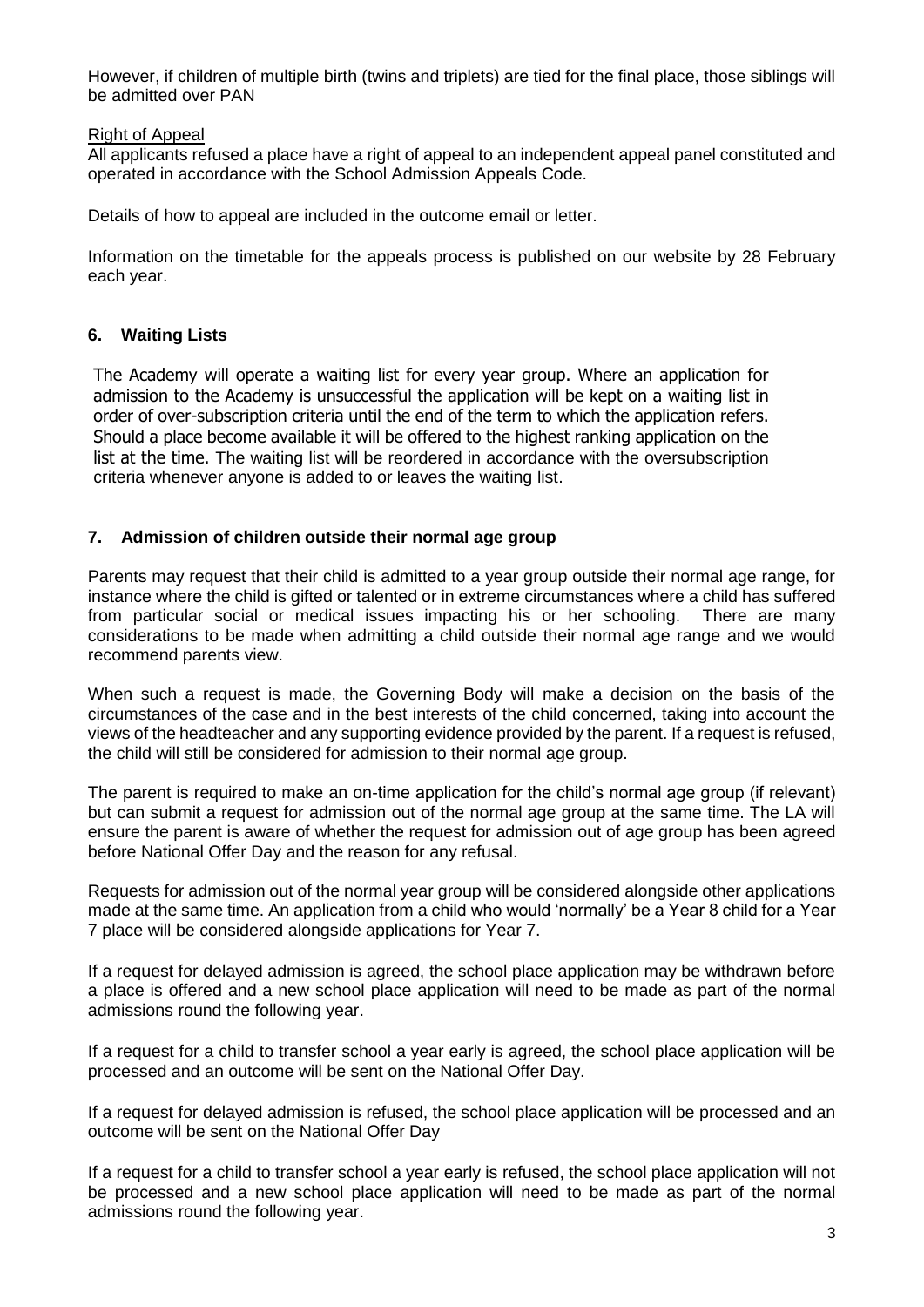There is no right of appeal against the decision not to allow your child to be admitted outside of their normal age group.

One admission authority cannot be required to honour a decision made by another admission authority on admission out of the normal age group. Parents, therefore, should consider whether to request admission out of the normal year group at all their preference schools, rather than just their first preference schools.

For further information and important things you should consider please visit; [http://www.somerset.gov.uk/education-learning-and-schools/choosing-a-s](http://www.somerset.gov.uk/education-learning-and-schools/choosing-a-)chool/starting-ortransferring-school-early-or-late/

### **8. Children from Overseas**

The Governing Body will treat applications for children coming from overseas in accordance with European Union law or Home Office rules for non-European Economic Area nationals.

The Governing Body will process applications for children who are citizens of the European Economic Area (EEA) and for UK citizens living abroad. If proof of the Somerset address is not available the application will be considered on the current address. The only exceptions are children of UK service personnel and other crown servants (including Diplomats) returning to the UK with a confirmed posting to the area (see Children of UK service personnel).

The Governing Body will not allocate a place to any non EEA citizen moving into Somerset from outside the UK prior to their arrival in the country. In such cases the LA will require copies of the passports, appropriately endorsed visas and proof of residency – see home address definition. Applicants who are citizens of countries from outside the EEA should first check that their visas will not be invalidated by taking up a maintained school or academy place before applying. If in doubt, parents should contact the Home Office.

### **9**. **Withdrawal of Places**

The Governing Body will consider withdrawing the offer of a place at Westfield Academy if:

- The place has been offered on the basis of an application which is subsequently found to be fraudulent or intentionally misleading.
- The parent/carer has not responded to the offer within a reasonable period of time and a further opportunity has been given for the parent to respond within 10 days having explained that the offer may be withdrawn if they do not.

### **10. Children of Service Personnel**

The Admissions Authority endeavour to ensure that their admission arrangements support the Government's commitment to removing disadvantage for service children. In year applications are usually considered for admission up to a maximum of half a term in advance of the place being taken up. An exception is made for children of UK service personnel with a confirmed posting to the area and other Crown servants returning from overseas to live in the area where a place can be made available up to a year in advance of being required providing the appropriate documentation is provided (an official government letter (e.g. MOD, FCO or GCHQ) declaring a relocation date and intended address).

Usually, an in year place may be allocated prior to actual residency, only on receipt of exchange of contracts or a formal signed rental agreement. An exception is made for children of UK service personnel with a confirmed posting to the area and other Crown servants returning from overseas to live in the area. This means that, providing the application is accompanied by an official government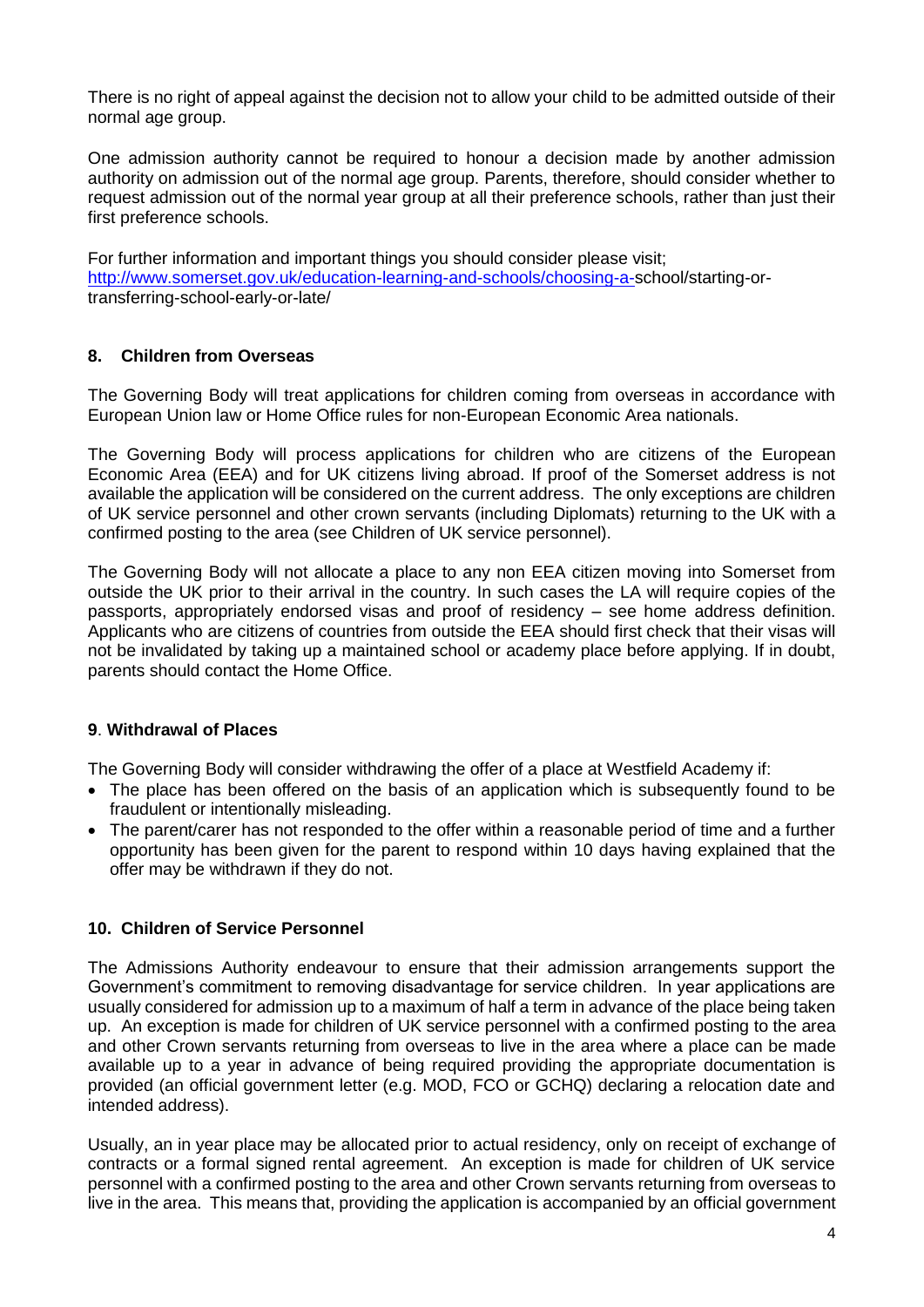letter (e.g. MOD, FCO or GCHQ) declaring a relocation date and intended address, the admissions authority will process the application on that address. If a home address is not available at this stage the admissions authority will accept a unit postal address or quartering area address.

If the parent/carer is moving to the area as a result of leaving the armed forces then no special consideration will be given to the application under the grounds of the application being made by a service family.

### **11. Glossary and Definitions**

#### **Siblings**

For the purposes of admissions, a sibling is defined as a child living at the same address as a full or half brother or sister, an adoptive brother or sister, or children of the same household. Please see the information on shared residency arrangements which will apply if necessary in order to determine the sibling's permanent home address.

### Parent

Natural parents, whether married or not, are defined as any person who, although not a natural parent, has parental responsibility for a child or young person; or any person who, although not a natural parent, has care of a child or young person (having care of a child or young person means that a person with whom the child lives and who looks after the child, irrespective of what their relationship is with the child, is considered to be a parent in education law).

#### Home Address

For the purposes of school admission, the governors' definition of a child's home address is considered to be where the child resides for the majority of their time with the person(s) who legally has/have care of the child. Documentary evidence of house ownership or a minimum six-month rental agreement may be required, together with proof of the child's residence at the property concerned. Places will not be allocated on the basis of a future house move unless this can be confirmed through the exchange of contract or a signed minimum six month formal lease agreement in place at the time of application. Please note private letting agreements may not be accepted as proof of residence. An address change due to a move to live with family or friends will not be considered until the move has taken place and suitable proof of residency has been obtained. Proof that a move from the previous address has taken place may also be required eg proof of exchange of contracts, a tenancy agreement showing the end date of the tenancy or a notice to quit from the landlord or repossession notice. The Governing Body reserve the right to seek further documentary evidence to support any claim of residence which could include contacting the estate agent, solicitor landlord or relevant professional.

An address used for childcare arrangements cannot be used as a home address for the purpose of applying for a school place. The governors may withdraw the offer of a school place if the child's home address is subsequently found to be fraudulent.

Where shared residence arrangements are in place and it is necessary to determine the home address, each parent may be required to write to the Governing Body and inform them of the number of days each week the child spends with them. Where the child spends equal time with both parents the Governing Body may ask for additional information including evidence of which parent/carer is in receipt of child benefit, and/or the name of the GP surgery at which the child is registered.